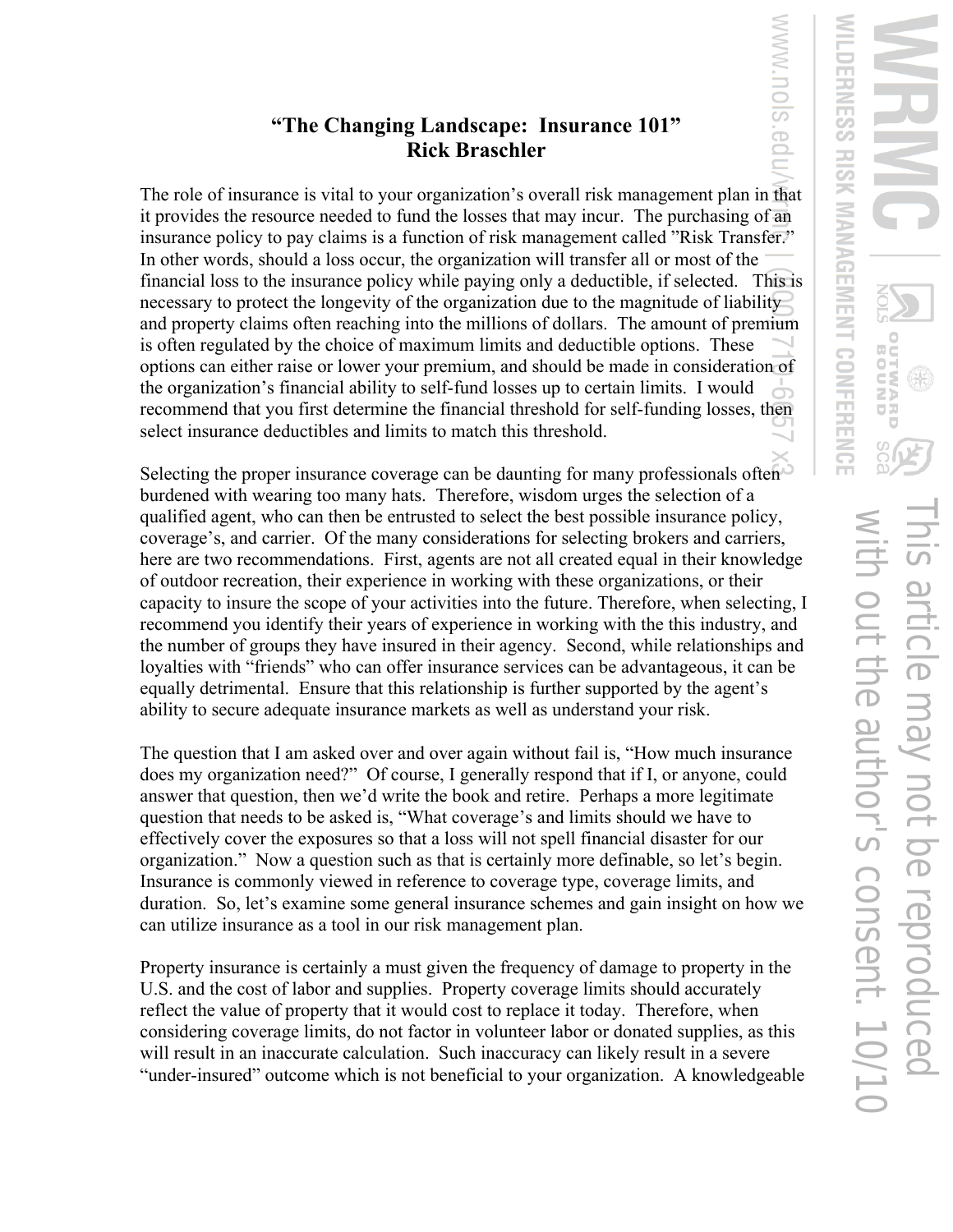agent should be able to assist you with a cost analysis of your property. The duration of property coverage is usually one year, and the deductible is applied per incident.

Included in your property insurance category are three important coverage's called Inland Marine (IM), Business Interruption (BI) and Leased Equipment. Inland Marine (IM) sounds like just marine coverage, but it entails much more. IM coverage exists to focus coverage on specific moveable items such as watercraft, data processing equipment, golf carts, tractors, lawn equipment, and other high value items. Generally, the deductible is lower on IM equipment. Business Interruption (BI) is available should a covered incident cause the program to shut down for a period of time. Since outdoor organizations receive the majority of their revenue during the summer months, this type of loss can be devastating. It is wise to identify your BI coverage limits noting that the deductible is usually different from your property coverage, and typically is a time frame such as 72 hours. Lastly, if your organization leases some high value equipment, I recommend a review of this coverage to adequately cover your operational use.

Liability insurance is a major element of your insurance protection, and should be reviewed intently. The primary components of liability insurance include General Liability, Medical Malpractice Liability, Sexual Misconduct Liability, and Umbrella Liability. Liability insurance policies are written on a annul basis, and all but the Umbrella coverage usually do not have a deductible. Since these components are largely self explanatory, I'll spend this time focusing on some uncommon liability issues, namely *Claims Made* vs. *Occurrence Forms, Non-owned & Hired Auto*, and *Charitable Immunity & Liability.*

Liability policies are written largely on the basis of two coverage forms, Claims Made or Occurrence. A claims-made policy form covers claims *made* during a given period of time, and thus reported in the same policy term. A claims-made form has value, but no guarantee of continued insurability, so you may not have coverage in the future for activities in the past should you cancel a claims-made policy. Occurrence forms, which are perhaps the better of the two, cover losses that *happen* during a given period of time (i.e the policy term). The loss can be reported years later, but the key is when it happened, and what insurance company you had at that time. I recommend that you review all four of the liability policies mentioned in the previous paragraph to determine what policy form they are written If needed, contact your agent for clarification.

Organizations are often dependent on the use of private passenger vehicles to conduct business in their operation. Likewise, many organizations rent or lease vehicles when traveling or for program transportation purposes. As such, a necessary endorsement to add to your liability is the "Non-owned and Hired Auto" coverage. This endorsement not only extends liability coverage to those non owned or rented vehicles, but in many cases, physical damage coverage can be added as well for an additional premium. In many cases, an agreement or contract needs to be in place before insurance coverage can be extended to a vehicle of this type. I recommend checking with your agent and carrier so that your business process of utilizing non-owned or rented vehicles is in line with your coverage expectations.